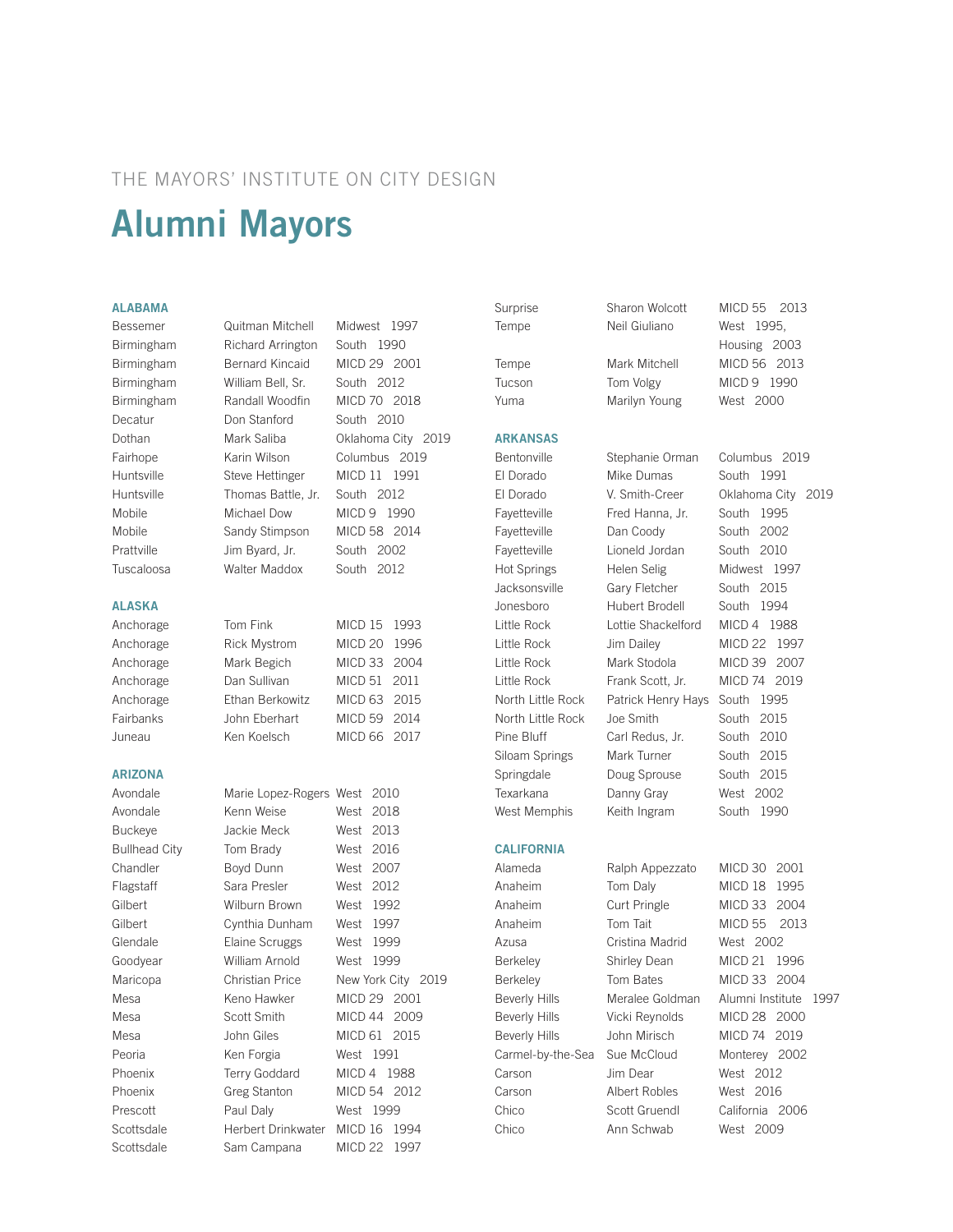Chula Vista Tim Nader West 1992 Chula Vista Cheryl Cox MICD 42 2008 Claremont Karen Rosenthal West 2000 Coachella Steven Hernandez West 2015 Compton Aja Brown MICD 60 2014 Culver City Edward Wolkowitz West 1996 Culver City Sandra Levin West 1998 Culver City **Jozelle Smith** MICD 6 1989 Davis **Ruth Asmundson** Sacramento 2004 Del Rey Oaks Jack Barlich Monterey 2002 East Palo Alto Sharifa Wilson MICD 17 1994 Elk Grove Gary Davis West 2015 Eureka Nancy Flemming West 1990 Fairfield Harry Price California 2006 Fremont Gus Morrison West 1997 Fresno Ashley Swearengin MICD 44 2009 Fontana Acquanetta Warren MICD 56 2013 Gonzales Matt Gourley Monterey 2002 Greenfield J.M. Romo Monterey 2002 Hayward Michael Sweeney West 1992 Hemet Lori Van Arsdale West 2000 Irvine Larry Agran MICD 3 1987 Irvine Beth Krom MICD 38 2007 Irvine Sukhee Kang MICD 44 2009 Irvine Steven Choi MICD 62 2015 King City **John Myers** Monterey 2002 Long Beach Beverly O'Neill MICD 20 1996 Long Beach Bob Foster MICD 47 2010 Long Beach Robert Garcia MICD 64 2016 Los Altos Megan Satterlee West 2009 Los Angeles Antonio Villaraigosa MICD 47 2010 Marina Jim Perrine Monterey 2002 Modesto Peggy Mensinger MICD 1 1986 Modesto Carol Whiteside West 1990 Monrovia Lara Blakely West 2002 Monrovia Mary Ann Lutz West 2012 Monterey Dan Albert West 1991, Monterey Park Rita Valenzuela West 1995 Moreno Valley Yxstian Gutierrez MICD 70 2018 Napa Jill Techel West 2009 National City Ron Morrison West 2015 Newport Beach Keith Curry West 2010 Oakdale Pat Kuhn West 1997 Oakland Elihu Harris West 1993 Oakland Ronald Dellums MICD 41 2008 Oakland Jean Quan MICD 53 2012 Oakland Libby Schaaf MICD 61 2015 Oxnard Manuel Lopez West 1997 Palm Springs Ron Oden West 2004 Pasadena William Thomson, Jr. MICD 7 1989

 Monterey 2002 Pasadena Rick Cole MICD 15 1993

Pasadena Bill Bogaard MICD 27 2000, Santee **Jack Doyle** West 1990 Seaside **Don Jordan** West 1995 Soledad Richard Ortiz Monterey 2002

Pasadena Terry Tornek MICD 64 2016 Petaluma Patricia Hilligoss West 1991 Pleasanton Jennifer Hosterman East 2011 Redondo Beach Bill Brand West 2018 Redwood City Alicia Aguirre West 2012 Rialto John Longville West 1995 Rialto Deborah Robertson West 2013 Richmond Rosemary Corbin West 1994 Richmond Irma Anderson MICD 31 2002 Richmond Gayle McLauglin MICD 39 2007 Riverside Terry Frizzel MICD 13 1992 Riverside Ronald Loveridge MICD 26 1999, Riverside Rusty Bailey MICD 59 2014 Sacramento Anne Rudin MICD 7 1989 Sacramento Heather Fargo MICD 30 2001, Sacramento Kevin Johnson MICD 44 2009 Salinas **Anna Caballero** Monterey 2002 San Bernardino W.R. Holcomb West 1990 San Bernardino Judith Valles Schools 2000 San Bernardino R. Carey Davis MICD 66 2017 San Bernardino John Valdivia MICD 73 2019 San Francisco Gavin Newsom San Francisco 2006 San Leandro Ellen Corbett West 1996 San Leandro Sheila Young MICD 30 2001 San Leandro Pauline Cutter West 2015 San Mateo Sue Lampert West 1998 San Rafael Albert Boro West 1993 Sand City David Pendergrass Monterey 2002 Santa Ana Tom Lutz MICD 25 1999 Santa Barbara Sheila Lodge West 1990 Santa Barbara Marty Blum MICD 31 2002, Santa Barbara Helene Schneider West 2012 Santa Clara **Judy Nadler** West 1996 Santa Clara Lisa Gillmor MICD 69 2018 Santa Cruz Katherine Beiers West 1995 Santa Monica Kevin McKeown MICD 63 2015 Santa Rosa Sharon Wright West 1998 Santa Rosa Michael Martini EPA 2003 Santa Rosa Bob Blanchard MICD 39 2007 Santa Rosa Scott Bartley MICD 58 2014 Santa Rosa John Sawyer MICD 65 2016 Santa Rosa Chris Coursey MICD 68 2017

 Universities 2005 West 2004 San Francisco 2006 West 2004 West 2008 Seaside **Jerry Smith** Monterey 2002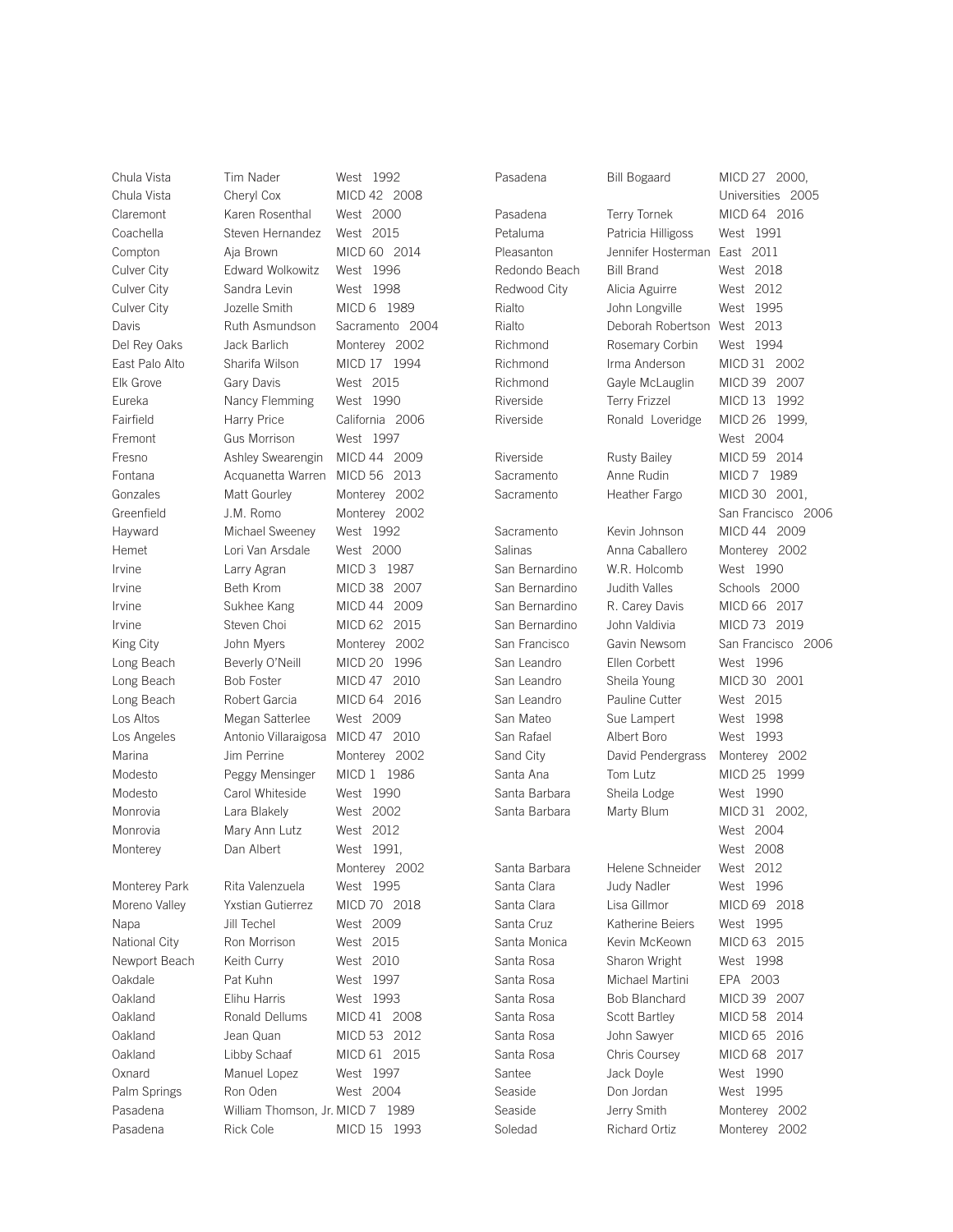Stockton Joan Darrah MICD 17 1994 Stockton Ann Johnston MICD 47 2010 Stockton Gary Podesto MICD 24 1998 Stockton Michael Tubbs MICD 68 2017 Sunnyvale Lawrence Stone MICD 5 1988 Temecula J. Sal Muñoz West 1993 Torrance Dan Walker West 2004 Torrance Patrick Furey MICD 65 2016 Tulare Richard Ortega California 2006 Turlock Curt Andre California 2006 Union City Carol Dutra-Vernaci West 2018 Vacaville Len Augustine West 2008 Vallejo Csby Davis West 2013 Ventura Bill Fulton MICD 48 2010 West Hollywood John D'Amico New York City 2019 West Sacramento C. Cabaldon Sacramento 2004,

Westminster Tri Ta Chahoma City 2019

# COLORADO

Thornton Noel Busck EPA 2003

# **CONNECTICUT**

Bridgeport Bill Finch MICD 48 2010 Danbury **Gene Eriquez** Northeast 1991

Aurora **Paul Tauer** West 1999 Aurora Stephen Hogan MICD 52 2012 Boulder Linda Jourgensen MICD 5 1988 Boulder Leslie Durgin West 1994 Boulder M. Appelbaum West 2012 Centennial Cathy Noon West 2015 Colorado Springs M. Makepeace West 1997 Colorado Springs Lionel Rivera MICD 49 2011 Denver Wellington Webb MICD 19 1995 Denver John Hickenlooper MICD 34 2004 Denver Michael Hancock MICD 52 2012 Fort Collins **Doug Hutchinson** Central States 2006 Fort Collins Susan Kirkpatrick West 1991 Fort Collins Ann Azari MICD 19 1995 Fort Collins Ray Martinez MICD 27 2000 Lakewood Linda Morton West 1992 Lakewood Steve Burkholder MICD 29 2001 Lakewood Bob Murphy West 2010 Littleton Pat Cronenberger West 1999 Littleton Susan Thornton West 2002 Parker Mike Waid West 2018 Pueblo Corinne Koehler West 2000 Thornton Heidi Williams Midwest 2012 Westminster Herb Atchison MICD 64 2016 Bridgeport Joseph Ganim MICD 13 1992, MICD 72 2019 Bridgeport John Fabrizi Schools 2005

California 2006

**DELAW DISTRIC FLORID** 

| Groton City                 | Dolores Hauber                  | Northeast<br>1994         |
|-----------------------------|---------------------------------|---------------------------|
| Hartford                    | Carrie Saxon Perry              | MICD 6 1989               |
| Hartford                    | Mike Peters                     | MICD 17 1994              |
| Hartford                    | Eddie Perez                     | MICD 32<br>2002           |
| Hartford                    | Pedro Segarra                   | MICD 54<br>2012           |
| Middletown                  | D. Thornton                     | Northeast 1998            |
| Naugatuck                   | Mike Bronko                     | East 2007                 |
| New Britain                 | Lucian Pawlak                   | Northeast<br>1998         |
| New Haven                   | John DeStefano, Jr.             | MICD 16 1994              |
| New Haven                   | Toni Harp                       | East 2014                 |
| Norwalk                     | William Collins                 | MICD 1 1986               |
| <b>Norwalk</b>              | Richard Moccia                  | Northeast 2009            |
| Stamford                    | Dannel Malloy                   | MICD 24 1998.             |
|                             |                                 | Schools 2000,             |
|                             |                                 | Poland<br>2007            |
| Stamford                    | David Martin                    | East 2018                 |
|                             |                                 |                           |
| Stratford                   | James Miron                     | MICD 39 2007              |
| Torrington                  | Ryan Bingham                    | East 2010                 |
| Waterbury                   | Neil O'Leary                    | East 2012                 |
| West Haven                  | Edward O'Brien                  | East 2016                 |
| <b>DELAWARE</b>             |                                 |                           |
| Wilmington                  |                                 | Northeast<br>1994         |
| Wilmington                  | James Sills, Jr.<br>James Baker | Northeast<br>2001         |
|                             |                                 |                           |
| <b>DISTRICT OF COLUMBIA</b> |                                 |                           |
| Washington                  | Anthony Williams                | MICD 34<br>2004           |
| Washington                  | Adrian Fenty                    | MICD DC<br>2008           |
|                             |                                 |                           |
| <b>FLORIDA</b>              |                                 |                           |
| Apopka                      | Joe Kilsheimer                  | East 2017                 |
| Boca Raton                  | <b>Scott Singer</b>             | MICD 71 2018              |
| <b>Bradenton</b>            | Wayne Poston                    | South 2001                |
| Cape Coral                  | Marni Sawicki                   | MICD 58 2014              |
| Coral Springs               | Roy Gold                        | East 2011                 |
| <b>Coral Springs</b>        | Scott Brook                     | MICD 74 2019              |
| Davie                       | Judy Paul                       | New York City 2019        |
| Doral                       | J. Carlos Bermudez MICD 72 2019 |                           |
| Gainesville                 | Pegeen Hanrahan                 | MICD 35<br>2005           |
| Fort Lauderdale             | Robert Cox                      | MICD <sub>2</sub><br>1987 |
| Fort Lauderdale             | Jim Naugle                      | 1995<br>South             |
| Fort Lauderdale             | Dean Trantalis                  | MICD 70<br>2018           |
| Fort Myers                  | Wilbur Smith, III               | South<br>1991             |
| Fort Myers                  | <b>Bruce Grady</b>              | South<br>1999             |
| Fort Myers                  |                                 | 2002<br>South             |
|                             | Jim Humphrey                    |                           |
| Fort Myers                  | Randall Henderson               | MICD 62<br>2015           |
| Hallandale Beach            | Joy Cooper                      | Atlantic Coast 2006       |
| Hialeah                     | Julio Robaina                   | MICD 42<br>2008           |
| Hialeah                     | Carlos Hernandez                | MICD 61<br>2015           |
| Hollywood                   | Mara Giulianti                  | Atlantic Coast 2006       |
| Hollywood                   | Josh Levy                       | New York City<br>2019     |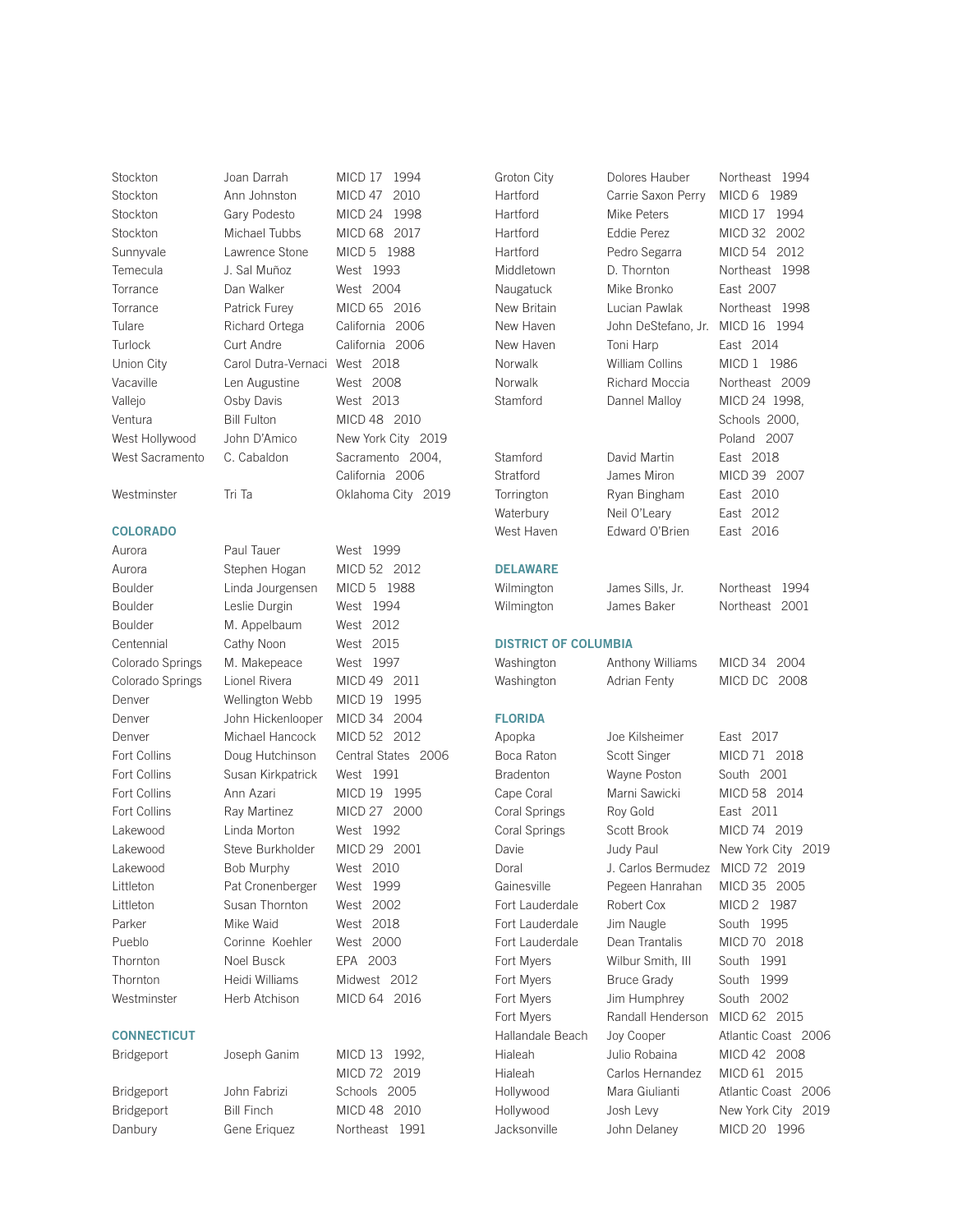Jacksonville Alvin Brown MICD 57 2013 Jupiter Karen Golonka South 2013 Lakeland Ralph Fletcher South 1995 Lauderdale Lakes Barrington Russell South 2014 Lauderhill Richard Kaplan South 2000 Miami Manuel Diaz MICD 34 2004 Miami Francis Suarez MICD 71 2018 Miami Beach Neisen Kasdin South 1998 Miami Gardens Oliver Gilbert, III MICD 56 2013

North Miami Christine Moreno South 1990 North Miami Andre Pierre South 2010 North Miami George Vallejo South 2015 North Miami Smith Joseph East 2016 Orlando Glenda Hood MICD 15 1993 Palm Bay William Capote MICD 58 2014 Palm Coast Milissa Holland East 2017 Panama City Greg Brudnicki South 2012 Parkland C. Hunschofsky MICD 73 2019 Pembroke Pines Frank Ortis MICD 38 2007 Pensacola Grover Robinson MICD 72 2019 Port St. Lucie Robert Minsky South 2001 Port St. Lucie Patricia Christensen MICD 40 2007 Port St. Lucie Gregory Oravec MICD 65 2016 St. Augustine Nancy Shaver MICD 69 2018 St. Petersburg David Fischer MICD 17 1994 St. Petersburg Richard Baker Miami 2006 St. Petersburg Rick Kriseman MICD 60 2014 Sunrise Roger Wishner South 2010 Tallahassee D. Inman-Crews MICD 6 1989 Tallahassee John Marks South 2004 Tallahassee John Dailey MICD 74 2019 Tampa Pam Iorio MICD 35 2005 Tampa Bob Buckhorn MICD 51 2011 West Palm Beach Nancy Graham MICD 16 1994 West Palm Beach Joel Daves South 2001 West Palm Beach Lois Frankel South 2004,

# GEORGIA

Athens Gwen O'Looney South 1995 Athens Doc Eldridge South 1999 Athens Heidi Davison South 2004 Athens **Nancy Denson** South 2012 Atlanta Shirley Franklin MICD 32 2002 Augusta Charles DeVaney South 1991 Augusta Bob Young South 1999, South 2001 Augusta Deke Copenhaver MICD 49 2011

Miami Lakes Manny Cid Oklahoma City 2019 Miramar Lori Moseley MICD 46 2010 Orlando Buddy Dyer San Francisco 2006 San Francisco 2006 West Palm Beach Geraldine Muoio South 2012

HAWAII IDAHO

- -

# ILLINOIS

Augusta Hardie Davis, Jr. MICD 62 2015 Clarkston Edward "Ted" Terry East 2017 Columbus Teresa Tomlinson MICD 54 2012 East Point **Patsy Jo Hilliard** South 1994 East Point Jannquell Peters South 2015 Hinesville James Thomas, Jr. South 2013 Macon Lee Robinson MICD 8 1990 Macon Tommy Olmstead MICD 14 1993 Macon Jim Marshall MICD 21 1996 Macon C. Jack Ellis South 2001 Macon Robert Reichert MICD 45 2009 Roswell **Jere Wood** South 1998 Sandy Springs Eva Galambos South 2012 Savannah Susan Weiner MICD 12 1992 Savannah Floyd Adams, Jr. South 1998 Savannah Otis Johnson MICD 34 2004 Savannah Edna Jackson MICD 53 2012

Union City **Vince Williams** New York City 2019

Hawaii William Kenoi MICD 47 2010 Honolulu Jeremy Harris MICD 22 1997 Honolulu Mufi Hannemann MICD 35 2005 Honolulu Peter Carlisle MICD 49 2011 Honolulu Kirk Caldwell MICD 63 2015 Kauai Bernard Carvalho East 2011 Lihue JoAnn Yukimura West 1993 Maui **Alan Arakawa** West 2004, MICD 52 2012 Wailuku Linda Lingle West 1992

Boise Dirk Kempthorne MICD 6 1989 Boise Brent Coles West 1994 Boise David Bieter MICD 44 2009 Caldwell Garret Nancolas West 1998 Coeur d'Alene Sandi Bloem West 2008 Coeur d'Alene Steve Widmyer West 2014 Idaho Falls Thomas Campbell MICD 10 1991 Idaho Falls Rebecca Casper West 2018 Meridian Tammy de Weerd West 2010 Nampa Tom Dale West 2002

Alton Donald Sandidge Midwest 1998 Arlington Heights Arlene Mulder Midwest 1995, Chicago 2005 Aurora Thomas Weisner Chicago 2005 Bartlett Catherine Melchert Midwest 2001 Belleville Roger Cook Midwest 1995 Champaign Dan McCollum Midwest 1993 Champaign G. Schweighart Midwest 2002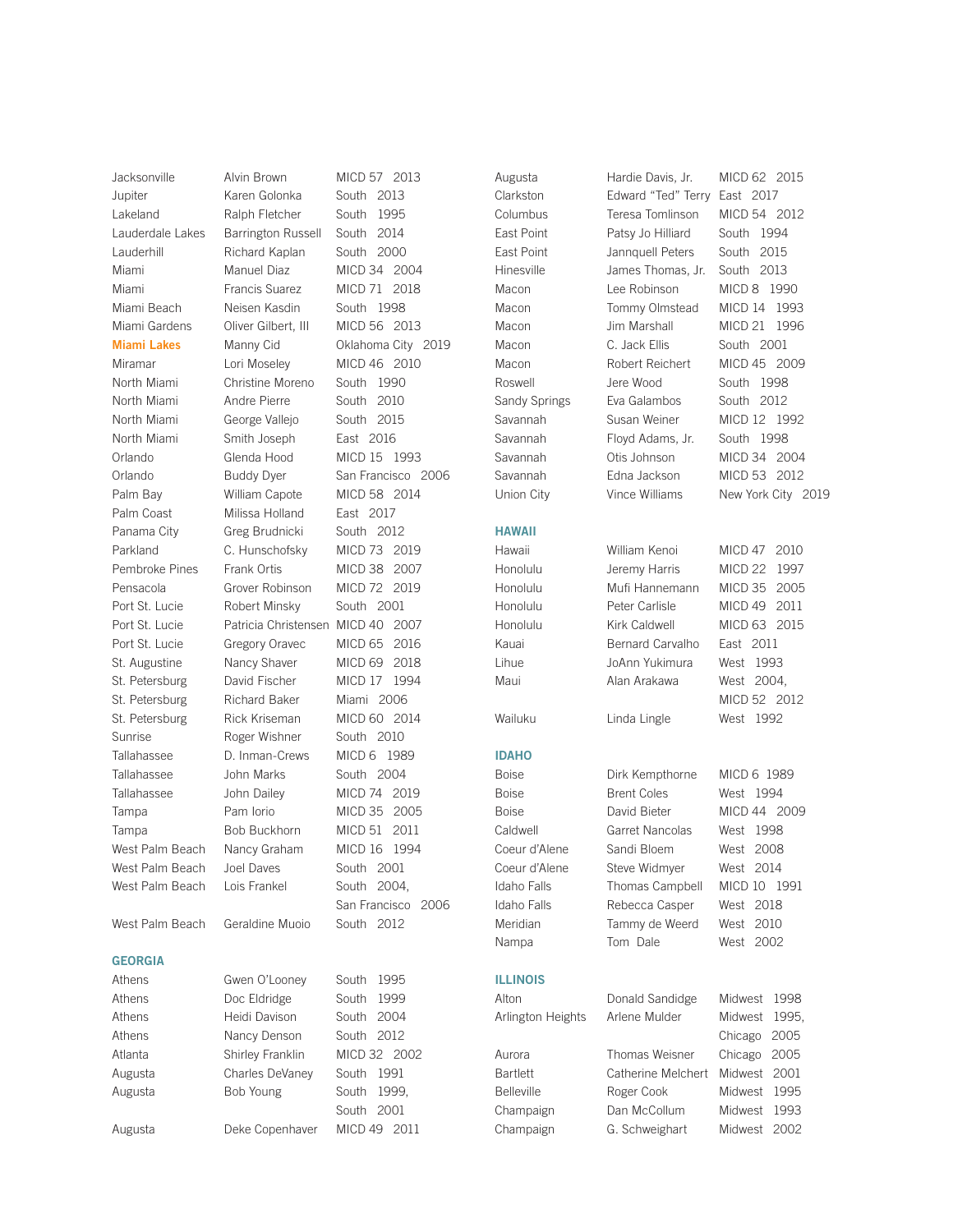# INDIANA

Champaign Deborah Feinen West 2017 Chicago Richard Daley Miami 2006 Decatur Terry Howley Midwest 1997 Danville Scott Eisenhauer East 2014 East St. Louis Debra Powell Midwest 2001 Elgin Ed Schock Chicago 2005 Evanston Joan Barr MICD 7 1989 Evanston Lorraine Morton Midwest 1994 Highland Park Daniel Pierce Midwest 1991 Hoffman Estates William McLeod West 2017 Maywood Joseph Freelon Midwest 1998 Naperville A. George Pradel Midwest 2004 Oak Park David Pope Chicago 2005 Orland Park Daniel McLaughlin Chicago 2005 Palatine Rita Mullins MICD 27 2000 Peoria **David Ransburg** MICD 32 2002 Quincy Kyle Moore East 2015, Rockford Charles Box Midwest 1991 Rockford Doug Scott MICD 31 2002 Rockford Lawrence Morrissey Chicago 2005 Schaumburg Alan Larson Midwest 1992 Springfield Karen Hasara Midwest 1999 Springfield Timothy Davlin Midwest 2010 Springfield Jim Langfelder MICD 66 2017 Urbana Diane Marlin West 2017 Waukegan Robert Sabonjian East 2011 Waukegan Wayne Motley East 2015

Bloomington Tomilea Allison Midwest 1992 Bloomington John Hamilton MICD 64 2016 Carmel James Brainard MICD 29 2001 Columbus Fred Armstrong MICD 36 2005 Columbus Jim Lienhoop MICD 66 2017 Elkhart James Perron Midwest 1991 Elkhart Dick Moore Midwest 2010 Evansville Russell Lloyd Midwest 2001 Fort Wayne Paul Helmke MICD 9 1990 Fort Wayne Graham Richard MICD 28 2000 Fort Wayne Thomas Henry Midwest 2012 Gary Thomas Barnes MICD 9 1990 Gary Scott King MICD 20 1996, Chicago 2005 Gary K. Freeman-Wilson MICD 57 2013 Indianapolis Bart Peterson MICD 29 2001 Kokomo Stephen Dailey MICD 3 1987 South Bend Joseph Kernan Midwest 1991 South Bend Stephen Luecke MICD 28 2000 South Bend Peter Buttigieg MICD 53 2012

Normal Chris Koos Oklahoma City 2019 Chicago 2005 Oklahoma City 2019

IOWA Dubuque Roy Buol East 2014 Iowa City **Jim Throgmorton** West 2017 KANSAS **KENTUCKY** 

Terre Haute James Jenkins Midwest 1998

Vincennes Belle Kasting Midwest 1993

Bettendorf Ann Hutchinson Midwest 1997 Cedar Rapids Lee Clancey MICD 23 1998, Cedar Rapids Paul Pate MICD 32 2002 Cedar Rapids Ron Corbett MICD 60 2014 Cedar Rapids Brad Hart MICD 72 2019 Clinton LaMetta Wynn Midwest 1998 Council Bluffs Tom Hanafan Midwest 1989 Davenport Thomas Hart Midwest 1989 Davenport Charles Brooke EPA 2003

Cedar Rapids Kay Halloran Central States 2006 GSA 2000 Davenport Edwin Winborn Central States 2006 Davenport Bill Gluba MICD 45 2009 Davenport Frank Klipsch MICD 66 2017 Des Moines Preston Daniels MICD 24 1998 Des Moines Frank Cownie MICD 34 2004 Dubuque Terrance Duggan Midwest 1995 Sioux City **Bob Scott** Midwest 2012 Waterloo Bernard McKinley Midwest 1991 Waterloo John Rooff, III Midwest 1994

Hutchinson Frances Garcia Midwest 1993 Kansas City Carol Marinovich MICD 25 1999 Kansas City Joe Reardon MICD 36 2005 Kansas City Mark Holland MICD 57 2013 Kansas City David Alvey MICD 72 2019 Lawrence Robert Walters Midwest 1992 Manhattan Edith Stunkel Midwest 1995 Topeka Harry Felker MICD 11 1991 Topeka Joan Wagnon Midwest 1999 Topeka Michelle De La Isla MICD 71 2018 Wichita **Bob Knight** Schools 2000 Wichita Carl Brewer MICD 46 2010 Wichita **Jeff Longwell** MICD 65 2016

Covington Sherry Carran South 2013 Frankfort William May, Jr. South 1999 Georgetown Tom Prather East 2015

Bowling Green Eldon Renaud Midwest 1997 Bowling Green Elaine Walker Midwest 2007 Bowling Green Bruce Wilkerson Columbus 2019 Covington Denny Bowman MICD 10 1991 Lexington Pam Miller MICD 17 1994 Lexington Teresa Isaac MICD 35 2005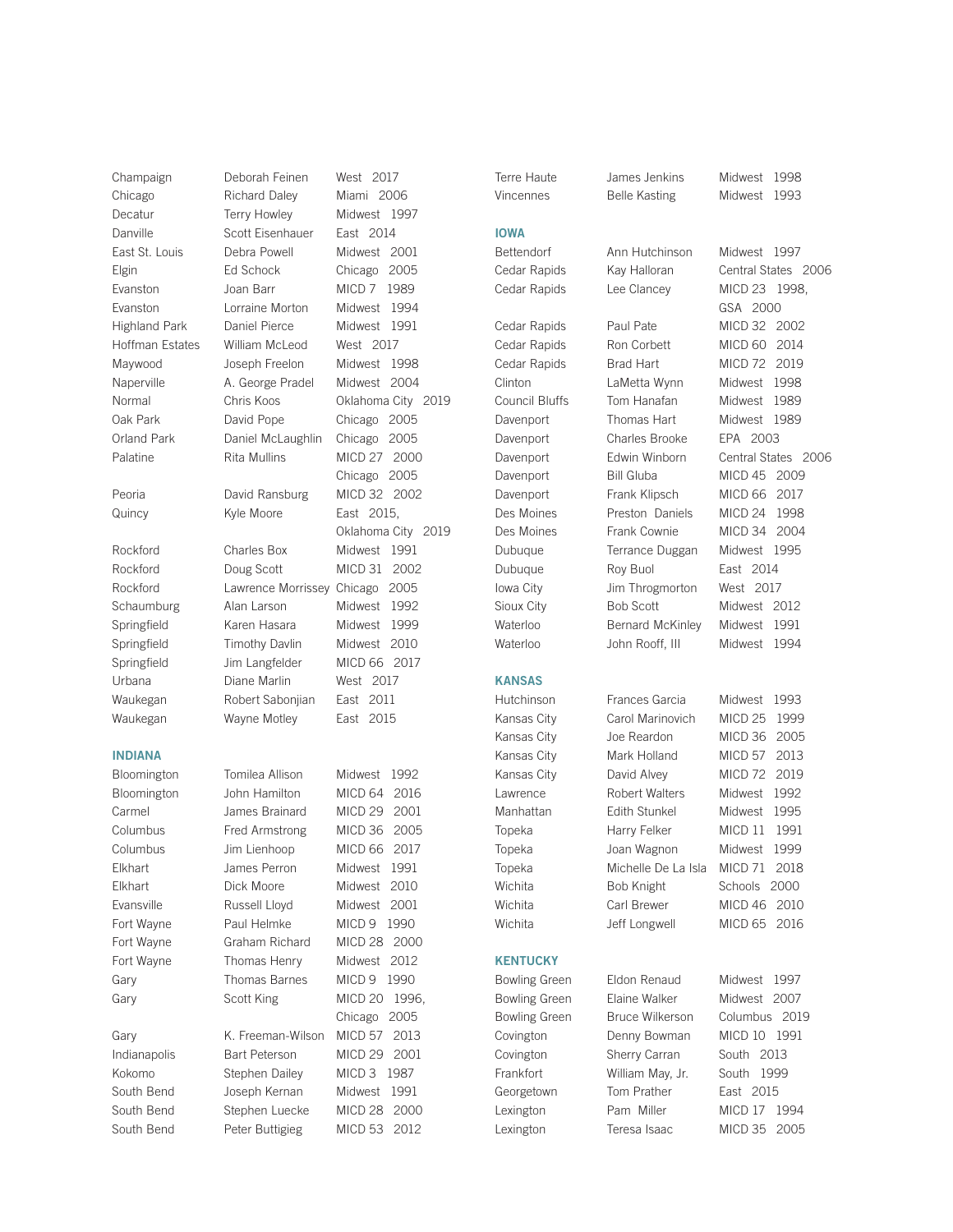Lexington Jim Newberry MICD 40 2007 Paducah G. Montgomery South 1992

# LOUISIANA

Lake Charles Randy Roach Louisiana 2000,

New Orleans Mitchell Landrieu MICD 55 2013 Zachary Henry Martinez Gulf Recovery 2007

# MAINE

Lexington Jim Gray MICD 51 2011 Lexington Linda Gorton MICD 74 2019 Louisville Jerry Abramson MICD 12 1992 Louisville Dave Armstrong MICD 26 1999 Louisville Greg Fischer MICD 51 2011 Owensboro David Adkisson South 1992

Alexandria E. Randolph, Jr. South 1991 Alexandria **Jaques Roy** South 2012 Baton Rouge Tom McHugh MICD 9 1990 Baton Rouge Melvin Holden Louisiana 2006 Baton Rouge S. Weston Broome MICD 67 2017 Bossier City George Dement Louisiana 1998 Covington Candace Watkins Louisiana 2006 Covington Keith Villere Louisiana 1998 Crowley I. de la Houssaye Louisiana 2000 Gretna Ronnie Harris Louisiana 2006 Gretna Belinda Constant South 2016 Houma Michel Claudet South 2014 Lafayette Joey Durel Louisiana 2006 Lafayette Joel Robideaux MICD 65 2016 Lake Charles Willie Mount Louisiana 1998

### Mandeville Eddie Price Louisiana 2000,

Monroe Robert Powell South 1990 Monroe Abe Pierce South 1999 Monroe Melvin Rambin Louisiana 2000 Monroe James Mayo South 2010 New Iberia **Cliff Aucoin** South 1994 New Iberia **Ruth Fontenot** Louisiana 2000 New Orleans Ray Nagin Housing 2003,

St. John Parish Nickie Monica Gulf Recovery 2007 Shreveport Hazel Beard South 1991 Shreveport Robert Williams MICD 21 1996 Shreveport Cedric Glover MICD 43 2009 Slidell Ben Morris Louisiana 2006 Slidell Freddy Drennan South 2012

Auburn Lee Young Northeast 1999 Augusta William Burney, Jr. Northeast 1991 Gardiner **Patricia Bourgoin** Northeast 1992 Lewiston James Howaniec Northeast 1991 Lewiston John Jenkins MICD 21 1996

South 2001

Gulf Recovery 2007

Gulf Coast 2005

# MARYLAND

## MASSACHUSETTS

Brockton Linda Balzotti East 2010 Cambridge Henrietta Davis East 2012 Chicopee Michael Bissonnette East 2010

Lewiston Laurent Gilbert, Sr. Northeast 2009 Portland Thomas Allen Northeast 1992 Portland John McDonough MICD 22 1997 Portland Karen Geraghty MICD 31 2002 Portland Ethan Strimling MICD 67 2017 Waterville Paul LePage Northeast 2006

Baltimore Kurt Schmoke MICD 4 1988 Baltimore Martin O'Malley Miami 2006 Baltimore S. Rawlings-Blake MICD 55 2013 Baltimore Catherine Pugh MICD 70 2018 College Park Patrick Wojahn East 2016 Rockville Bridget Newton South 2014

Lewiston Kaileigh Tara Northeast 1998

Annapolis Ellen Moyer Northeast 1998 Annapolis Gavin Buckley MICD 71 2018 Bowie Gary Allen Northeast 1997 Capitol Heights Shawn Maldon New York City 2019 Frederick James Grimes Northeast 1994 Frederick William Holtzinger Atlantic Coast 2006 Hagerstown Steven Sager Northeast 1995 Salisbury Jacob Day East 2016, Columbus 2019

Attleboro Judith Robbins Northeast 1993 Beverly Michael Cahill MICD 73 2019 Brockton John Yunits, Jr. Northeast 1998 Brockton James Harrington Northeast 2009 Boston Thomas Menino Miami 2006 Cambridge Alice Wolf Northeast 1991 Cambridge E. Simmons MICD 42 2008 Fall River Jasiel Correia, II East 2016 Framingham Yvonne Spicer East 2018 Gloucester John Bell Northeast 2006 Haverhill Theodore Pelosi Northeast 1993 Lawrence Kevin Sullivan Northeast 1991 Lawrence Patricia Dowling Northeast 1999, EPA 2000 Lawrence Michael Sullivan MICD 39 2007 Lowell Patrick Murphy MICD 57 2013 Lynn Patrick McManus MICD 24 1998, Schools 2000 Lynn Thomas McGee West 2018 New Bedford Scott Lang Northeast 2006 New Bedford John Bullard MICD 2 1987 New Bedford Rosemary Tierney Northeast 1994 New Bedford Fred Kalisz, Jr. MICD 23 1998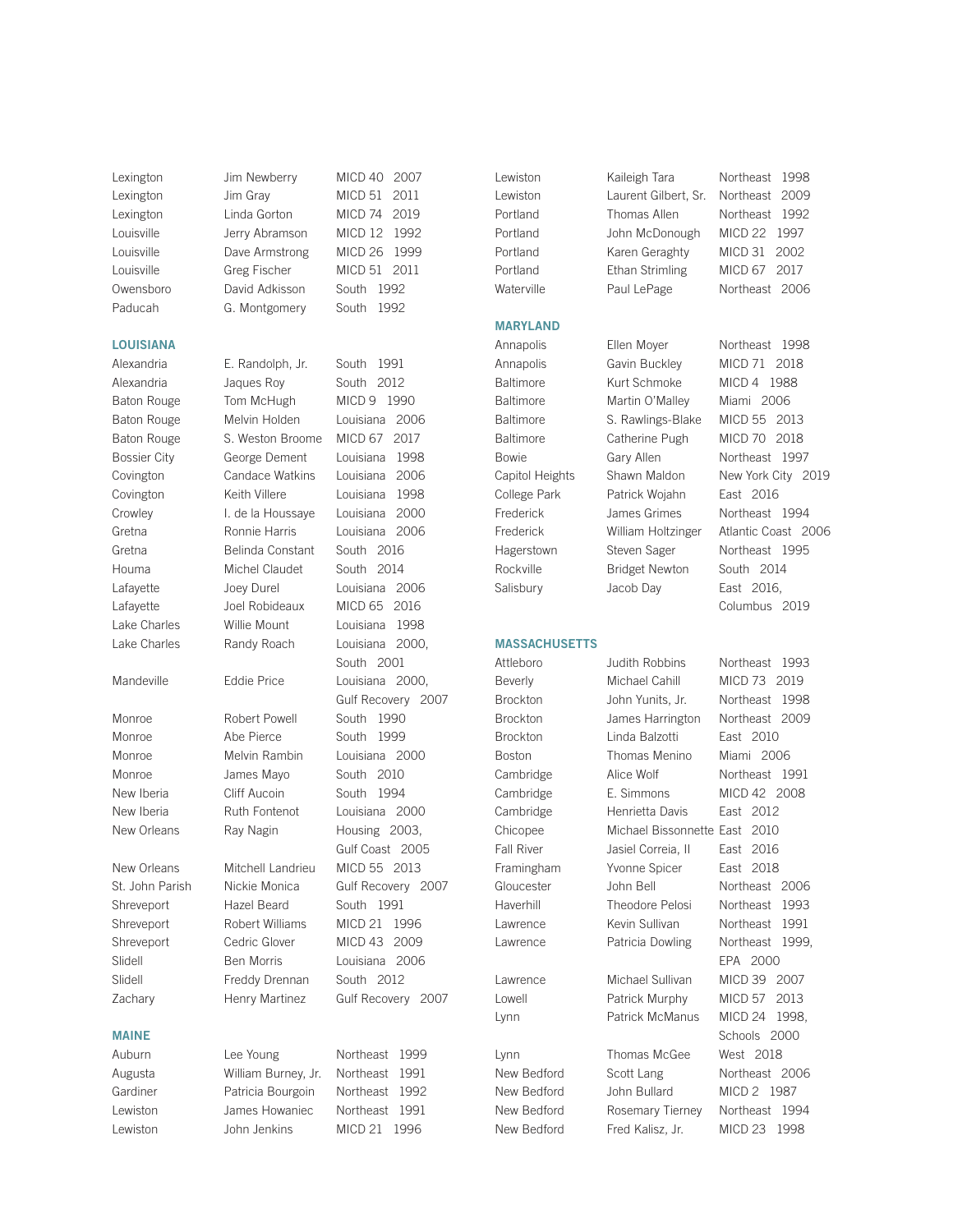## **MICHIGAN**

Springfield Michael Albano GSA 2000

New Bedford Jon Mitchell MICD 54 2012 Newton T. Concannon Northeast 1995 Newton Setti Warren MICD 60 2014 Northampton David Musante, Jr. MICD 8 1990 Northampton Mary Ford Northeast 1998 Pittsfield Gerald Doyle, Jr. Northeast 1999 Quincy James Sheets Northeast 1992 Salem Kimberly Driscoll Northeast 2009 Somerville Joseph Curtatone MICD 58 2014 Springfield Robert Markel MICD 13 1992 Worcester Konstantina Lukes MICD 41 2008 Worcester Joseph O'Brien MICD 46 2010

Ann Arbor Elizabeth Brater MICD 13 1992 Ann Arbor Ingrid Sheldon MICD 18 1995 Ann Arbor John Hieftje Midwest 2002 Dearborn Michael Guido Midwest 2002 Detroit Dave Bing MICD 51 2011 Eastpointe Suzanne Pixley South 2016 Flint Dayne Walling MICD 46 2010 Flint Karen Weaver MICD 70 2018 Grand Rapids Gerald Helmholdt MICD 9 1990 Grand Rapids John Logie MICD 13 1992 Grand Rapids George Heartwell MICD 46 2010 Holland Nancy De Boer MICD 68 2017 Inkster Edward Bivens, Jr. Midwest 1993 Kalamazoo Robert Jones Midwest 2002 Kalamazoo Bobby Hopewell MICD 43 2009 Kentwood William Hardiman Midwest 1998 Lansing Terry McKane MICD 11 1991 Lansing David Hollister MICD 26 1999 Lansing Virg Bernero MICD 39 2007 Lansing **Andy Schor** East 2018 Livonia Robert Bennett Midwest 1994 Livonia Jack Kirksey Midwest 2002 Monroe C.D. Cappuccilli MICD 29 2001 Muskegon Fred Nielsen Midwest 1999 Muskegon Stephen Gawron East 2015 Pontiac Clarence Phillips Midwest 2007 Pontiac Deirdre Waterman East 2015 Rochester Hills Bryan Barnett MICD 60 2014 Saginaw Gary Loster Midwest 2001 Saginaw Joyce Seals MICD 43 2009 Somerville Joseph Curtatone MICD 58 2014 Southfield Brenda Lawrence MICD 38 2007 Southfield Donald Fracassi Midwest 1992 Sterling Heights Michael Taylor MICD 74 2019 Taylor **Gregory Pitoniak** EPA 2003 Westland William Wild MICD 53 2012

# **MINNESOTA**

Brooklyn Park Steve Lampi Midwest 2007 Burnsville Elizabeth Kautz Midwest 2004 Duluth Gary Doty MICD 30 2001

**MISSISSIPPI** 

St. Cloud Dave Kleis East 2014 St. Paul **George Latimer** MICD 1 1986

# Batesville **Jerry Autrey** South 2008 Biloxi **A.J. Holloway** South 1999, D'Iberville Rusty Quave Gulf Coast 2005 Fulton Paul Walker South 2008 Greenville C.C. "Frank" Self South 1991 Greenville **Errick Simmons** East 2017 Gautier **Pete Pope** Gulf Coast 2005 Gulfport Ken Combs South 1994 Gulfport Robert Short GSA 2000 Gulfport Brent Warr MICD 36 2005,

Gulfport Billy Hewes South 2016 Hattiesburg Johnny Dupree South 2001, Jackson Kane Ditto MICD 7 1989 Jackson Harvey Johnson, Jr. MICD 23 1998 Jackson Frank Melton MICD 40 2007 Jackson Tony Yarber MICD 62 2015 Jackson C. Antar Lumumba MICD 71 2018 Long Beach Robert Bass Louisiana 2000

Duluth Herb Bergson Midwest 2004 Duluth Don Ness Midwest 2012 Eden Prairie Gary Peterson Midwest 1989 Eden Prairie **Jean Harris** Midwest 1999 Edina **James Hovland** New York City 2019 Golden Valley Mary Anderson Midwest 1989 Hibbing Richard Nordvold Midwest 1989 Minnetonka Terry Schneider Midwest 2012 Minneapolis Sharon Belton MICD 16 1994 Minneapolis R.T. Rybak MICD 33 2004, MICD 51 2011 Minneapolis Betsy Hodges MICD 59 2014 Moorhead Mark Voxland Midwest 1999 Rochester Chuck Hazama Midwest 1989 Rochester Chuck Canfield Midwest 1999 Rochester Ardell Brede MICD 35 2005 Rochester Kim Norton MICD 73 2019 South Saint Paul Katherine Trummer Midwest 1991 St. Paul James Scheibel MICD 10 1991 St. Paul Norm Coleman MICD 19 1995 St. Paul Chris Coleman MICD 49 2011

 Gulf Coast 2005, Gulf Recovery 2007 Gulf Coast 2005 South 2012

# Bloomington Gene Winstead MICD 36 2005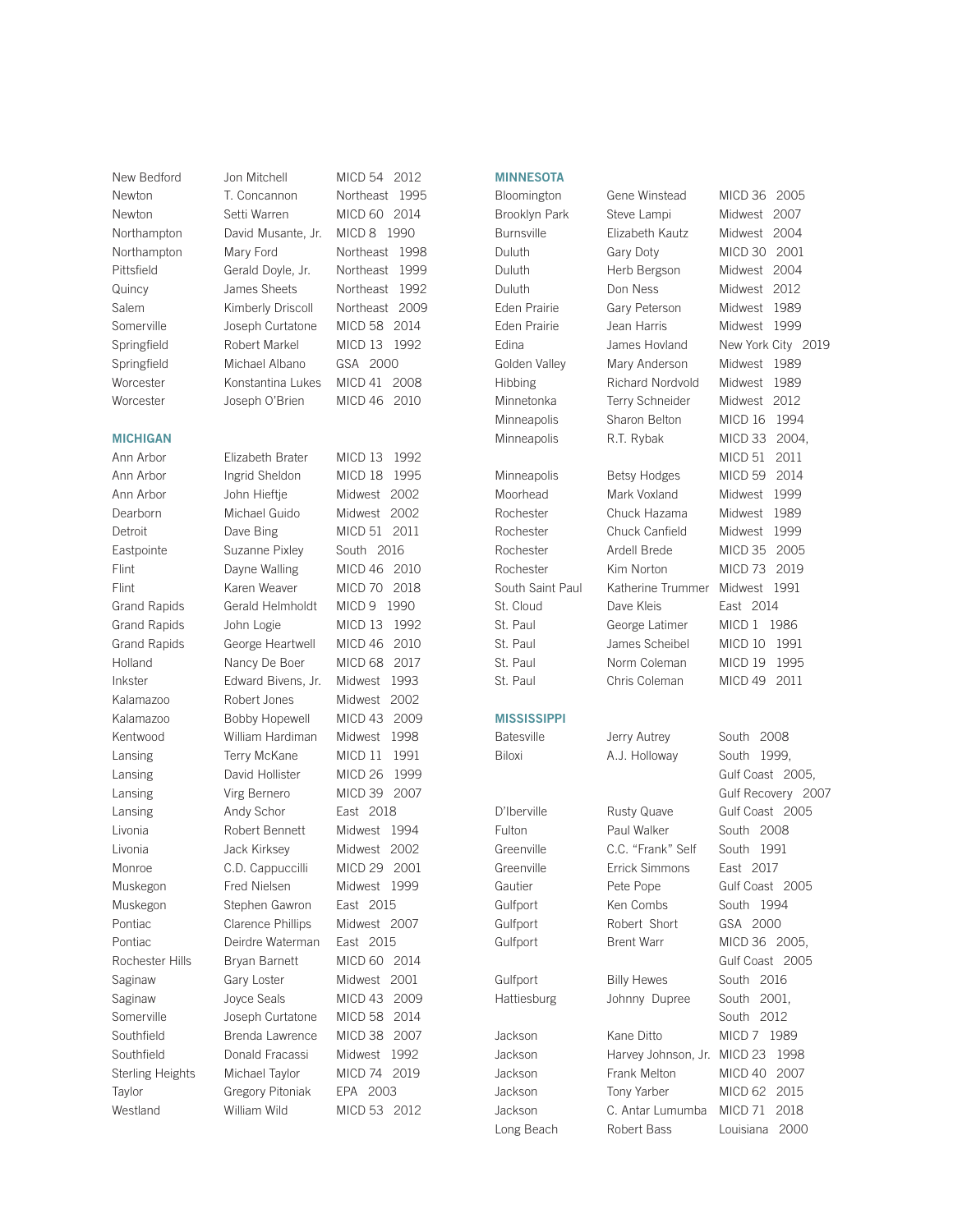# MISSOURI

# MONTANA

| <b>Billings</b>         | James Van Arsdale | MICD 5 1988  |
|-------------------------|-------------------|--------------|
| <b>Billings</b>         | Chuck Tooley      | Midwest 1999 |
| <b>Billings</b>         | Ron Tussing       | MICD 37 2006 |
| Bozeman                 | Tim Swanson       | West 1991    |
| Bozeman                 | Steve Kirchhoff   | MICD 30 2001 |
| <b>Bozeman</b>          | Kaaren Jacobson   | West 2008    |
| Bozeman                 | Jeff Krauss       | West 2014    |
| Bozeman                 | Cyndy Andrus      | MICD 69 2018 |
| <b>Butte-Silver Bow</b> | Matt Vincent      | West 2013    |
| Kalispell               | Mark Johnson      | West 2014    |

Meridian Jimmy Kemp MICD 5 1988 Meridian John Robert Smith MICD 25 1999, Poland 2007 Meridian Percy Bland South 2016 Moss Point Xavier Bishop Gulf Recovery 2007 Natchez David Armstrong South 1990 Natchez F.L. "Hank" Smith South 2000 Natchez Larry Brown South 2012 Natchez Darryl Grennell South 2016 Ocean Springs Connie Moran Gulf Coast 2005, Gulf Recovery 2007 Oxford Patricia Lamar South 1998 Pascagoula Matthew Avara Gulf Coast 2005 Pelahatchie Knox Ross South 2008 Quitman Eddie Fulton South 2008 Tupelo Larry Otis South 2004 Vicksburg Robert Walker South 1992

Chesterfield Nancy Greenwood Midwest 1998 Columbia M. McCollum Midwest 1993 Columbia Darwin Hindman Midwest 1999 Columbia Robert McDavid MICD 61 2015 Jefferson City Louise Gardner South 1990 Joplin M. Colbert-Kean East 2012 Kansas City Emanuel Cleaver, II MICD 19 1995 Kansas City Kay Barnes MICD 30 2001 Kansas City Mark Funkhouser MICD 42 2008 Kansas City Sly James MICD 54 2012 St. Charles Robert Moeller Midwest 1997 St. Charles Patricia York Midwest 2004 St. Joseph Ken Shearin Central States 2006 St. Joseph Glenda Kelly Midwest 1991 St. Louis V. Schoemehl, Jr. MICD 4 1988 St. Louis Freeman Bosley, Jr. MICD 15 1993 St. Louis Clarence Harmon MICD 24 1998 St. Louis Francis Slay MICD 31 2002, Schools 2005 University City Janet Majerus Midwest 1992 University City Shelley Welsch MICD 53 2012

# Missoula Mike NEBRASKA Grand Island Ken G Grand Island Marga Lincoln Bill Harris Michael 6 1989 NEVADA Carson City Bob 0 NEW HAMPSHIRE Manchester Ray V NEW JERSEY Asbury Park Kevin Sanders NJ 3 2002 Atlantic City James Whelan Northeast 1998 Atlantic City Lorenzo Langford East 2012 Belmar Matt Doherty New Jersey 2013 Bordentown WIlliam Nine, Jr. NJ 2 2001 Burlington Herman Costello NJ 1 2001 Camden **Aaron Thompson** MICD 14 1993 Camden Milton Milan Northeast 1998 Camden Dana Redd East 2010

| Missoula             | Daniel Kemmis           | MICD <sub>8</sub><br>1990   |
|----------------------|-------------------------|-----------------------------|
| Missoula             | Mike Kadas              | 1998.<br>West               |
|                      |                         | 2004<br>West                |
|                      |                         |                             |
| <b>NEBRASKA</b>      |                         |                             |
| Grand Island         | Ken Gnadt               | 1995<br>Midwest             |
| Grand Island         | Margaret Hornady        | Midwest<br>2007             |
| Lincoln              | <b>Bill Harris</b>      | MICD 6<br>1989              |
| Lincoln              | Mike Johanns            | MICD <sub>13</sub><br>1992  |
| Lincoln              | Don Wesely              | MICD 27<br>2000             |
| Lincoln              | Coleen Seng             | MICD 33<br>2004             |
| Lincoln              | Chris Beutler           | MICD 40<br>2007             |
| Omaha                | Hal Daub                | MICD <sub>26</sub><br>1999  |
| Omaha                | Jim Suttle              | MICD 47<br>2010             |
| <b>NEVADA</b>        |                         |                             |
| Carson City          | <b>Bob Crowell</b>      | West 2010                   |
| Henderson            | James Gibson            | MICD 32<br>2002             |
| Henderson            | Andy Hafen              | MICD 63<br>2015             |
| Las Vegas            | Jan Laverty Jones       | MICD 11<br>1991             |
| Las Vegas            | Oscar Goodman           | MICD 44<br>2009             |
| Las Vegas            | Carolyn Goodman         | MICD 52<br>2012             |
| North Las Vegas      | John Lee                | MICD <sub>67</sub><br>2017  |
| Reno                 | Pete Sferrazza          | MICD 7<br>1989              |
| Reno                 | Jeff Griffin            | MICD <sub>22</sub><br>1997  |
| Reno                 | Robert Cashell          | West 2013                   |
| Reno                 | <b>Hillary Schieve</b>  | MICD 64<br>2016             |
| Sparks               | Geno Martini            | MICD <sub>40</sub><br>2007  |
| <b>NEW HAMPSHIRE</b> |                         |                             |
| Concord              | William Veroneau        | Northeast<br>1998           |
| Franklin             | <b>Brenda Elias</b>     | Northeast<br>1992           |
| Manchester           | Ray Wieczorek           | MICD <sub>8</sub><br>1990   |
| Manchester           | <b>Bob Baines</b>       | MICD <sub>27</sub><br>2000. |
|                      |                         | Schools<br>2005             |
| Manchester           | Joyce Craig             | MICD 71<br>2018             |
| Nashua               | Rob Wagner              | 1994<br>Northeast           |
| Nashua               | <b>Bernard Streeter</b> | 2001<br><b>Northeast</b>    |
| Nashua               | <b>Jim Donchess</b>     | MICD 64<br>2016             |
| <b>NEW JERSEY</b>    |                         |                             |

Missoula John Engen MICD 37 2006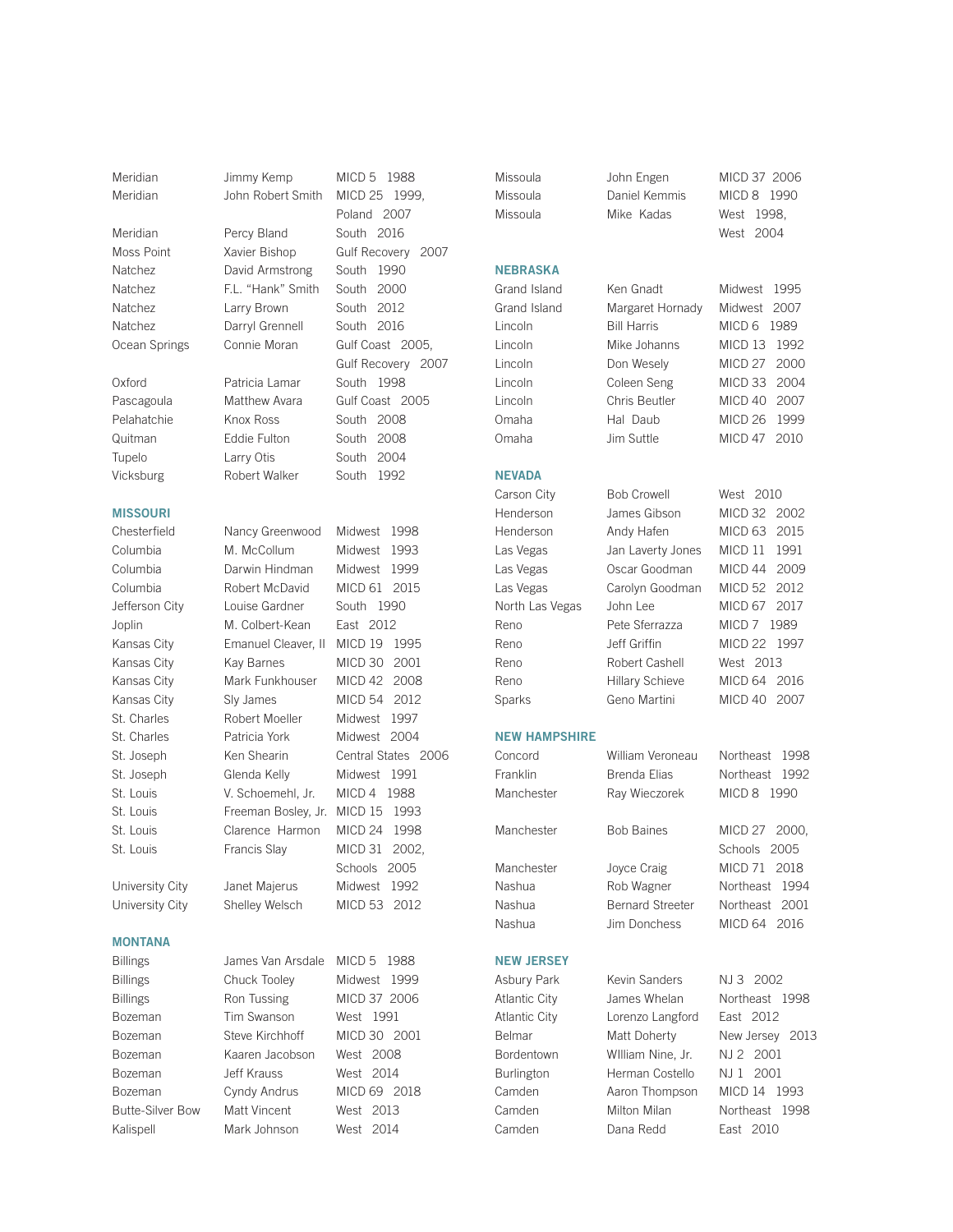East Orange Cardell Cooper Northeast 1991

Irvington Sara Bost MICD 25 1999 Irvington Wayne Smith East 2007 Lambertville David DelVecchio NJ 3 2002 Manahawkin Carl Block NJ 3 2002 Newark Sharpe James MICD 7 1989

# NEW MEXICO

East Orange Robert Bowser NJ 1 2001 East Orange Lester Taylor East 2014 Edison George Spadoro MICD 25 1999 Edison Antonia Ricigliano East 2010 Elizabeth J.C. Bollwage MICD 23 1998 Hackensack John Zisa NJ 2 2001 Hamilton Township John Bencivengo MICD 41 2008 Highland Park Meryl Frank NJ 2 2001 Hightstown Amy Aughenbaugh NJ 2 2001 Hoboken David Roberts MICD 40 2007 Hoboken Dawn Zimmer East 2011 Hoboken Ravinder Bhalla East 2018 Hope Tim McDonough NJ 1 2001,

Orange Robert Brown Northeast 1995 Paterson Martin Barnes MICD 26 1999 Paterson José "Joey" Torres MICD 42 2008 Paterson Jeffrey Jones South 2012 Perth Amboy Joseph Vas Northeast 1993 Perth Amboy Wilda Diaz East 2015 Piscataway Brian Wahler MICD 68 2017 Plainfield Albert McWilliams NJ 3 2002 Pleasantville Ralph Peterson, Sr. NJ 2 2001 Port Norris George Garrison NJ 1 2001 Princeton Barbara Sigmund MICD 2 1987 Princeton Liz Lempert East 2018 Princeton Junction Shing-Fu Hsueh NJ 3 2002 Red Bank E. McKenna, Jr. NJ 3 2002 South Amboy John O'Leary NJ 1 2001 South Bound Brook JoAnne Schubert NJ 3 2002 Stewartsville Robert Zelley NJ 1 2001 Trenton **Arthur Holland** MICD 1 1986 Trenton Douglas Palmer MICD 12 1992 Vineland Perry Barse NJ 2 2001 Vineland Ruben Bermudez East 2015

 NJ 2 2001, MICD 63 2015 Lake Como Michael Ryan New Jersey 2013 Monmouth Beach Susan Howard New Jersey 2013 Oceanport Michael Mahon New Jersey 2013 Old Bridge Barbara Cannon Northeast 1997, NJ 1 2001 Sea Bright Dina Long New Jersey 2013 Spring Lake Jennifer Naughton New Jersey 2013

NEW YORK

Albuquerque Martin Chavez MICD 19 1995

Albuquerque Richard Berry MICD 47 2010 Albuquerque Tim Keller MICD 69 2018 Española Alice Lucero West 2016 Farmington Thomas Taylor West 1996 Gallup Jackie McKinney West 2016 Las Cruces Rubén A Smith West 1993 Las Cruces Willaim Mattiace West 2004 Las Cruces Ken Miyagishima West 2008 Rio Rancho Kevin Jackson Central States 2006 Rio Rancho Greggory Hull West 2016 Roswell Thomas Jennings West 1996 Roswell **Dennis Kintigh** West 2016 Santa Fe Samuel Pick MICD 6 1989 Santa Fe **Debbie Jaramillo** MICD 20 1996 Santa Fe David Coss MICD 44 2009 Santa Fe **Javier Gonzales** MICD 60 2014 Santa Fe **Alan Webber** MICD 72 2019 Sunland Park Javier Perea West 2016

Albany Thomas Whalen, III MICD 10 1991 Albany Kathy Sheehan MICD 58 2014 Babylon Steve Bellone MICD 42 2008 Binghamton Juanita Crabb MICD 1 1986 Binghamton Richard Bucci Northeast 1999 Binghamton Matthew Ryan East 2007 Binghamton Richard David East 2014 Buffalo Byron Brown MICD 38 2007 Buffalo **Anthony Masielo** MICD 19 1995, EPA 2000 Cooperstown Carol Waller Northeast 2006 Freeport William Glacken Northeast 2006 Freeport Arthur Thompson Northeast 1995 Hempstead Wayne Hall, Sr. Northeast 2009 Ithaca Alan Cohen MICD 29 2001 Mount Vernon Ernest Davis Northeast 1997 Mount Vernon Richard Thomas MICD 67 2017 Newburgh Audrey Carey Northeast 1998 Niagara Falls James Galie Northeast 1998 Niagara Falls Irene Elia EPA 2000, Northeast 2001 Niagara Falls Paul A. Dyster MICD 45 2009 Nyack John Shields East 2007 Oneonta David Brenner Northeast 1992 Pleasantville Peter Scherer East 2016 Poughkeepsie Nancy Cozean Northeast 2006 Poughkeepsie Paul Buccellato Northeast 1993 Rochester Robert Duffy MICD 37 2006 Rochester Thomas Ryan, Jr. MICD 8 1990 Rochester William Johnson, Jr. MICD 17, GSA 2000

Albuquerque Louis Saavedra MICD 11 1991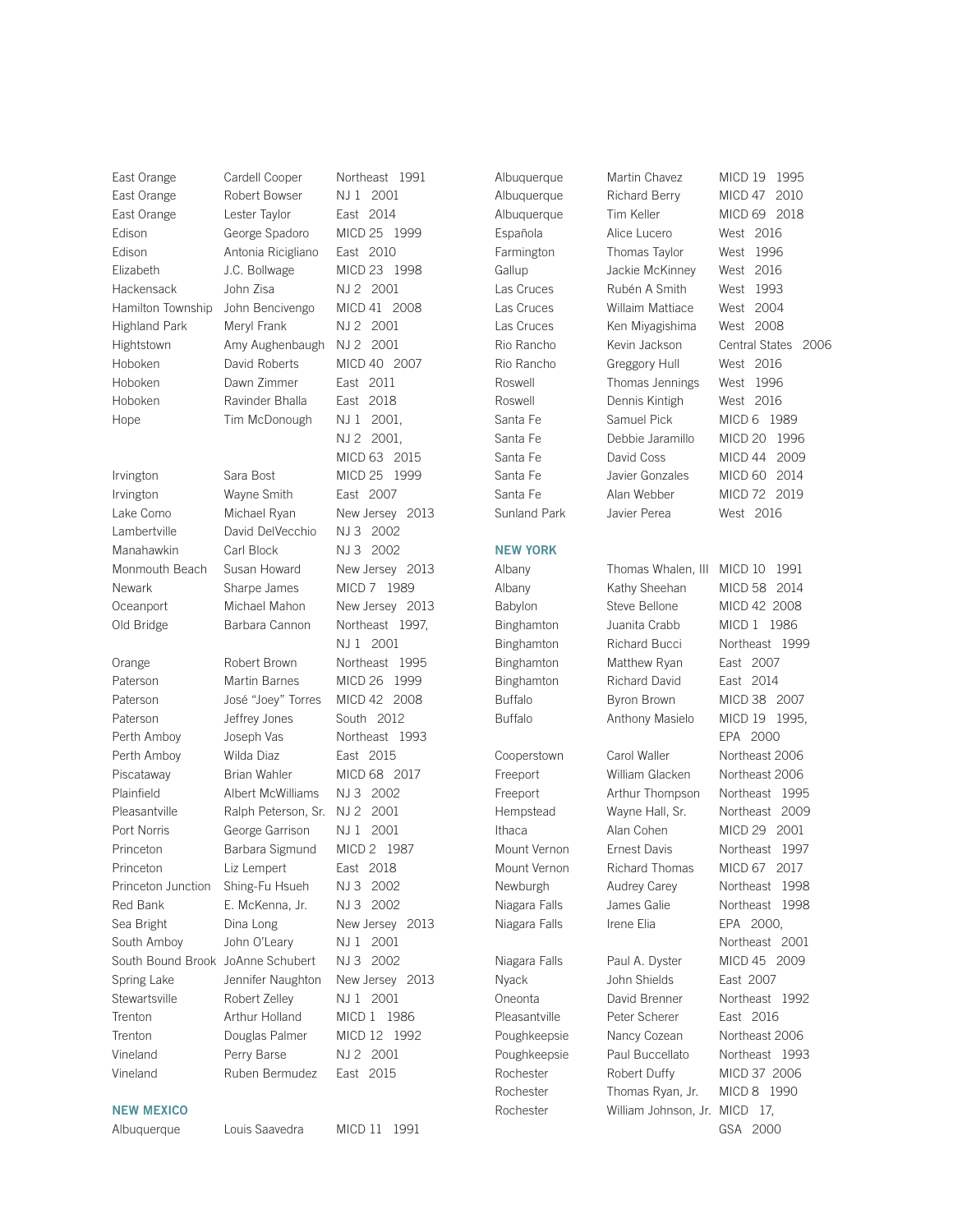Rochester Lovely Warren MICD 59 2014 Rome Joseph Griffo MICD 29 2001 Saratoga Springs Almeda Dake Northeast 1993 Schenectady Karen Johnson Northeast 1991 Schenectady Albert Jurczynski Northeast 1998 Schenectady Gary McCarthy East 2016 Syracuse Matthew Driscoll MICD 32 2002 Syracuse Stephanie Miner MICD 49 2011 Utica **Timothy Julian** Northeast 2001 White Plains Alfred Del Vecchio Northeast 1993 White Plains S.J. Schulman MICD 22 1997 White Plains Tom Roach East 2011 Yonkers Philip Amicone MICD 41 2008

# Yonkers Mike Spano MICD 57 2013

# NORTH CAROLINA Asheville Charles Worley South 2002

# NORTH DAKOTA

Bismarck Mike Seminary West 2017

Asheville Esther Manheimer MICD 63 2015 Burlington Ian Baltutis East 2017 Chapel Hill Kenneth Broun South 1992 Chapel Hill Rosemary Waldorf South 1998 Chapel Hill Kevin Foy South 2004 Chapel Hill Mark Kleinschmidt South 2010 Charlotte Sue Myrick MICD 4 1988 Charlotte Patrick McCrory MICD 21 1996, Charlotte Anthony Foxx MICD 48 2010 Cornelius Charles Travis South 2014 Durham Nicholas Tennyson South 2000 Durham William Bell MICD 33 2004 Fayetteville Marshall Pitts, Jr. EPA 2003 Fayetteville Mitch Colvin MICD 72 2019 Gastonia **Jennifer Stultz** South 2004 Greensboro V.M. Nussbaum, Jr. South 1991 Greensboro Carolyn Allen South 1995 Greensboro Robbie Perkins MICD 54 2012 Greensboro Nancy Vaughan MICD 60 2014 Greenville Allen Thomas East 2016 High Point Rebecca Smothers South 1994 Huntersville Kim Phillips South 2002 Mooresville Miles Atkins South 2014 Raleigh Tom Fetzer MICD 23 1998 Raleigh Nancy McFarlane MICD 52 2012 Salisbury Susan Wear Kluttz South 2000 Wake Forest Vivian Jones South 2014 Waxhaw Daune Gardner South 2012 Winston-Salem Martha Wood South 1990 Winston-Salem Jack Cavanagh South 1999 Winston-Salem Allen Joines South 2002

Asheville Terry Bellamy Atlantic Coast 2006 Miami 2006

Fargo Bruce Furness MICD 27 2000

Grand Forks Mike Polovitz Midwest 1989 Grand Forks Michael Brown Midwest 2012

# OHIO

# **OKLAHOMA**

- 
- 

# OREGON

Minot **Orlin Backes** Midwest 1995 Akron Donald Plusquellic MICD 21 1996 Akron Daniel Horrigan MICD 68 2018 Canton Sam Purses MICD 4 1988 Canton William Healy, II Midwest 2010 Cincinnati Mark Mallory MICD 37 2006 Cincinnati Roxanne Qualls MICD 20 1996 Columbus Michael Coleman MICD 30 2001 Cuyahoga Falls Don Robart Midwest 2002 Dayton Rhine McLin MICD 33 2004 Dayton Nan Whaley MICD 59 2014 Dublin Joel Campbell Midwest 1994 East Cleveland Wallace Davis Midwest 1994 Elyria Holly Brinda East 2014 Findlay John Stozich Midwest 1999 Findlay Lydia Mihalik MICD 69 2018 Gahanna R. Stinchcomb Midwest 2002 Kettering Marilou Smith Midwest 1999 Lima David Berger Midwest 1999 Mansfield Lydia Reid Midwest 1997 Marion **Jack Kellogg** Midwest 2001 Solon Robert Paulson Midwest 1992 Toledo Carleton Finkbeiner MICD 18 1995, MICD 38 2007 Toledo Paula Hicks-Hudson MICD 65 2016 Toledo W. Kapszukiewicz MICD 70 2018 Youngstown Jay Williams MICD 46 2010 Youngstown Jamael Tito Brown East 2018 Zanesville Marilyn Swope Midwest 1993 Broken Arrow Craig Thurmond MICD 73 2019 Edmond Daniel O'Neil Midwest 2007 Edmond Patrice Douglas South 2010 Norman Cindy Rosenthal South 2012 Oklahoma City Ronald Norick MICD 18 1995 Oklahoma City Kirk Humphreys Schools 2000 Oklahoma City Mick Cornett MICD 34 2004, Schools 2005 Tulsa Rodger Randle MICD 7 1989 Tulsa Susan Savage MICD 17 1994 Tulsa Kathryn Taylor MICD 40 2007 Tulsa Dewey Bartlett, Jr. MICD 52 2012

Beaverton Denny Doyle Corvallis Helen Berg

Astoria E. Henningsgaard West 1990

| VVCSI 1.7.7V |
|--------------|
| West 2009    |
| West 1997    |
|              |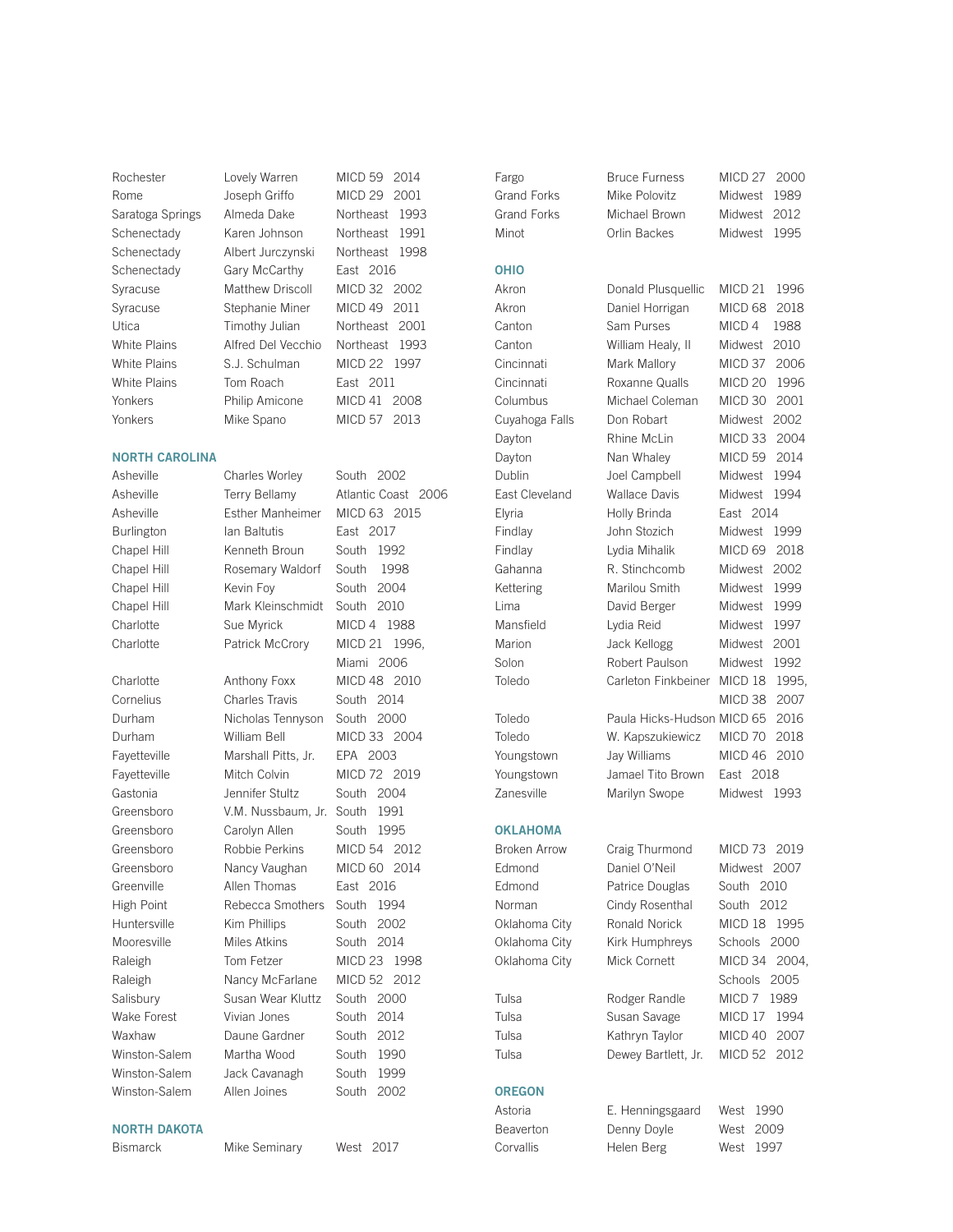# PENNSYLVANIA

Corvallis Charles Tomlinson West 2007 Corvallis Julie Manning West 2013 Forest Grove Richard Kidd West 2008 Gresham Shane Bemis West 2008, Hillsboro Jerry Willey West 2009 Lake Oswego Judie Hammerstad West 2002

Lake Oswego Jack Hoffman West 2009 Milwaukie Carlyn Tomei West 1995 Milwaukie Jim Bernard West 2008 Newberg Bob Andrews West 2008 Oregon City Alice Norris West 2008 Springfield Bill Morrisette West 1999 Tigard John Cook West 2015

Eugene **Kitty Piercy** San Francisco 2006 Eugene Lucy Vinis MICD 69 2018 West 2009 Portland J.E. "Bud" Clark MICD 5 1988 Portland Tom Potter San Francisco 2006 Portland Sam Adams MICD 47 2010 Portland Charlie Hales MICD 61 2015 Salem Anna Peterson MICD 57 2013 Tualatin Lou Ogden West 2014

Allentown Ed Pawlowski Atlantic Coast 2006 Allentown Joseph Daddona MICD 2 1987 Allentown William Heydt MICD 19 1995 Altoona Thomas Martin Northeast 1999 Altoona Wayne Hippo MICD 39 2007 Bethlehem Kenneth Smith Northeast 1992 Bethlehem John Callahan MICD 33 2004, Universities 2005 Chester Barbara Sheppard MICD 14 1993 Easton Thomas Goldsmith Northeast 1997 Erie Joyce Savocchio MICD 9 1990 Erie Richard Filippi EPA 2003 Lancaster Janice Stork MICD 11 1991 Lancaster Charlie Smithgall Northeast 1998 Lancaster J. Richard Gray East 2010 Lancaster Danene Sorace East 2018 Lower Merion Liz Rogan East 2012 Philadelphia Michael Nutter MICD 43 2009 Pittsburgh Tom Murphy MICD 27 2000 Pittsburgh William Peduto MICD 59 2014 Reading Warren Haggerty, Jr. Northeast 1994 Reading Thomas McMahon MICD 43 2009 Reading Vaughn Spencer East 2012 Scranton Christopher Doherty Atlantic Coast 2006 State College William Welch Northeast 1998 Wilkes-Barre Lee Namey Northeast 1993 Wilkes-Barre Thomas McGroarty Northeast 2001 York John Brenner MICD 38 2007 York Charles Robertson Northeast 1995

# PUERTO RICO

# RHODE ISLAND

Central Falls James Diossa East 2017

Cranston Allan Fung Northeast 2009

# SOUTH DAKOTA

# **TENNESSEE**

York C. Kim Bracey East 2010

Bayamon Ramón Luis Rivera MICD 18 1995 Ponce María Meléndez MICD 56 2013 San Juan B. Corrada del Rio MICD 2 1987

Cumberland Frank Gaschen Northeast 1999 Newport Robert McKenna Northeast 1993 Newport David Gordon Alumni Institute 1997 Newport J. Napolitano East 2010 Pawtucket James Doyle Northeast 1998 Providence David Cicilline MICD 35 2005, Universities 2005, MICD 43 2009 Providence Angel Taveras MICD 51 2011 Providence Jorge Elorza MICD 63 2015

# SOUTH CAROLINA

Charleston Joseph P. Riley, Jr. MICD 1 1986, Charleston John Tecklenburg MICD 65 2016 Columbia T. Patton Adams MICD 3 1987 Columbia Robert Coble MICD 10 1991 Columbia Stephen Benjamin MICD 48 2010 Greenville William Workman, III South 1994 Greenville Knox White Northeast 1997 Hilton Head Thomas Peeples South 2002 Rock Hill Betty Jo Rhea MICD 6 1989 Rock Hill **Doug Echols** South 1999 Spartanburg James Talley South 1995 Spartanburg William Barnett, III South 2002 Summerville William Collins MICD 57 2013

Warwick Scott Avedisian Northeast 2001 Woonsocket Francis Lanctôt Northeast 1992 Beaufort Billy Keyserling MICD 62 2015 Cayce **Elise Partin** South 2015 Poland 2007

Rock Hill **John Gettys** Oklahoma City 2019 Sumter J. McElveen, Jr. MICD 37 2006

Rapid City Jerry Munson EPA 2003 Sioux Falls **Jack White** Midwest 1989 Sioux Falls Paul TenHaken MICD 71 2018

Bristol Sue Ojanen South 2000 Chattanooga Gene Roberts MICD 3 1987 Chattanooga John Kinsey South 1998

Huron Merle Lewis Midwest 1991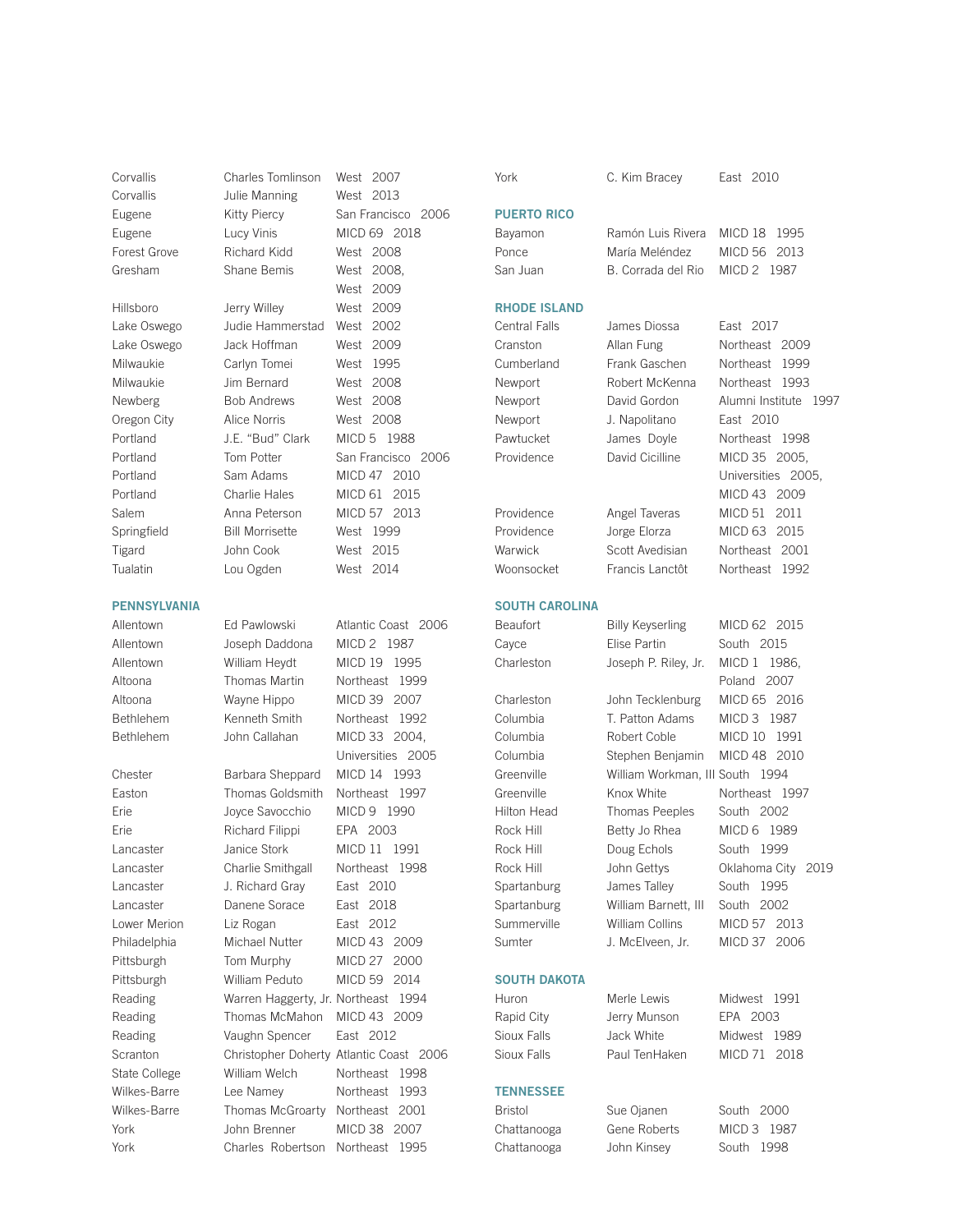# TEXAS

Chattanooga Ron Littlefield MICD 39 2007 Chattanooga Andy Berke MICD 60 2014 Clarksville Don Trotter South 1992 Clarksville John Piper South 2000 Clarksville Kim McMillan East 2012 Franklin Thomas Miller South 2004 Gallatin **Paige Brown** Columbus 2019 Germantown Mike Palazzolo South 2016 Jackson Charles Farmer South 1990 Jackson Jerry Gist MICD 45 2009 Kingsport Ruth Montgomery Northeast 1997 Knoxville Victor Ashe MICD 6 1989 Knoxville William Haslam MICD 36 2005 Knoxville Madeline Rogero MICD 54 2012 Memphis AC Wharton, Jr. MICD 46 2010 Memphis Jim Strickland MICD 67 2017 Morristown Barbara Barile MICD 46 2010 Nashville Philip Bredesen MICD 20 1996 Nashville Bill Purcell MICD 27 2000

Nashville Karl Dean MICD 42 2008 Nashville Megan Barry MICD 65 2016 Abilene Gary McCaleb MICD 12 1992 Arlington Jeff Williams MICD 67 2017 Austin Frank Cooksey MICD 3 1987 Austin Steve Adler MICD 63 2015 Baytown Stephen Don Carlos West 2012 Beaumont Evelyn Lord South 1991 Beaumont David Moore MICD 25 1999 Brownsville Ygnacio Garza MICD 8 1990 Brownsville Patricio Ahumada South 1992 Brownsville Henry Gonzalez South 1998 Brownsville Blanca Vela South 2001 Brownsville Eddie Treviño, Jr. Midwest 2004 Brownsville Tony Martinez South 2012 College Station Nancy Berry West 2014 Corpus Christi Mary Rhodes MICD 13 1992 Corpus Christi Joe Adame MICD 49 2011 Dallas **Laura Miller** Housing 2003 Dallas Thomas Leppert MICD 45 2009 Denton Euline Brock MICD 28 2000 DeSoto Richard Rozier West 2000 Edinburg Joe Ochoa West 2002 El Paso William Tilney MICD 12 1992 El Paso R. Caballero MICD 31 2002, Euless Mary Lib Saleh West 2000

Beaumont Guy Goodson Central States 2006 El Paso John Cook Central States 2006 Housing 2003 Fort Worth Kay Granger MICD 11 1991 Fort Worth Kenneth Barr MICD 24 1998

UTAH Taylorsville Russ Wall Mest 2007 VERMONT

Fort Worth Michael Moncrief MICD 36 2005 Galveston Janice Coggeshall MICD 2 1987 Galveston Barbara Crews South 1992 Killeen Jose Segarra East 2017 Laredo Saul Ramirez, Jr. South 1991 Laredo Elizabeth Flores GSA 2000 Midland Robert Burns West 1994 New Braunfels Gale Pospisil West 2012 San Antonio Lila Cockrell MICD 8 1990 San Marcos Daniel Guerrero South 2013 Sugar Land James Thompson West 2015 Texarkana James Bramlett West 2002 Waco Robert Sheehy, Sr. South 1995 Waco Malcolm Duncan, Jr. West 2015

Fort Worth Betsy Price MICD 51 2011 Frisco Maher Maso MICD 62 2015 Galveston Lyda Ann Thomas MICD 37 2006 Garland Ronald Jones MICD 41 2008 Garland Douglas Athas MICD 66 2017 Grand Prairie Ron Jensen MICD 60 2014 Houston Annise Parker MICD 48 2010 Irving Morris Parrish MICD 23 1998 Irving Beth Van Duyne MICD 54 2012 Laredo Raul Salinas MICD 56 2013 Laredo Pete Saenz MICD 62 2015 McKinney George Fuller MICD 69 2018 Plano Harry LaRosiliere MICD 58 2014 San Antonio Howard Peak MICD 26 1999 San Antonio Ed Garza MICD 31 2002 San Antonio Julián Castro MICD 45 2009 San Antonio Ivy Taylor MICD 61 2015 Sugar Land David Wallace MICD 34 2004 Waco Virginia DuPuy Central States 2006 Waco Mike Morrison MICD 24 1998

Murray **Daniel Snarr** Schools 2000 Ogden Glenn Mecham MICD 12 1992 Ogden Matthew Godfrey West 2002 Park City **Bradley Olch** MICD 9 1990 Provo Lewis Billings West 1999 Provo John Curtis MICD 59 2014 Salt Lake City Palmer DePaulis MICD 4 1988 Salt Lake City Deedee Corradini MICD 21 1996 Salt Lake City Ross Anderson EPA 2000, Salt Lake City Ralph Becker MICD 47 2010 Sandy City Steven Newton MICD 3 1987

Universities 2005

Burlington Peter Clavelle MICD 7 1989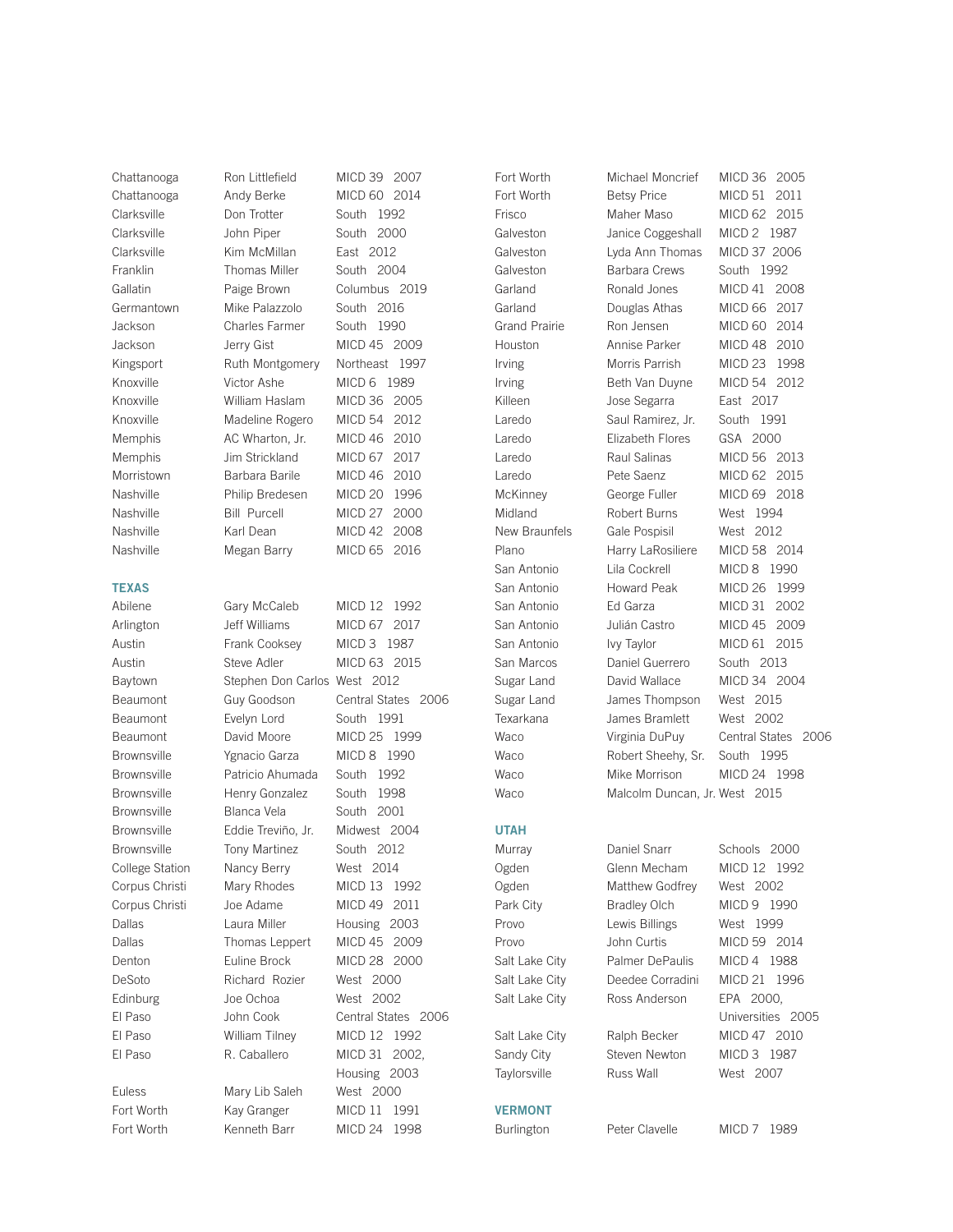# VIRGINIA

2006

Burlington Bob Kiss Northeast 2006 Burlington Miro Weinberger MICD 55 2013 Montpelier Ann Cummings MICD 10 1991 Montpelier Mary Hooper East 2007 Rutland Jeffrey Wennberg Northeast 1992 Rutland Christopher Louras Northeast 2009

Alexandria Patricia Ticer MICD 14 1993 Alexandria William Euille MICD 41 2008 Alexandria Allison Silberberg MICD 66 2017 Blacksburg Ron Rordam East 2007 Bristol Jerry Allen Wolfe South 2000 Cape Charles Alex Parry EPA 2000

**WASHINGTON** 

Charlottesville Frank Buck MICD 1 1986 Charlottesville Alvin Edwards MICD 12 1992

Chesapeake William Ward MICD 14 1993 Danville **Linwood Wright** Northeast 1997 Hampton Ross Kearney, II Atlantic Coast Hampton Molly Ward MICD 55 2013 Hampton George Wallace MICD 59 2014 Harrisonburg Christopher Jones South 2015 Newport News McKinley Price MICD 56 2013 Norfolk Joseph A. Leafe MICD 6 1989 Norfolk Mason Andrews MICD 15 1993 Norfolk Paul Fraim MICD 25 1999 Petersburg Brian Moore South 2014 Portsmouth Gloria Webb MICD 14 1993 Portsmouth James Holley, III MICD 36 2005 Portsmouth Kenneth Wright South 2013 Richmond Timothy Kaine MICD 26 1999 Richmond Dwight Jones MICD 45 2009 Richmond Levar Stoney MICD 67 2017 Roanoke David Bowers MICD 14 1993 Roanoke Ralph Smith South 2000 Virginia Beach Robert Jones MICD 4 1988 Virginia Beach Meyera Oberndorf MICD 22 1997 Williamsburg John Hodges MICD 5 1988 Auburn Peter Lewis West 2007

Bellevue Connie Marshall West 2004 Bellevue Don Davidson West 2010 Bellingham Tim Douglas West 1993 Bellingham Mark Asmundson MICD 30 2001 Bellingham Dan Pike West 2009 Bremerton Louis Mentor West 1992 Everett Peter Kinch MICD 10 1991 Everett Edward Hanson West 2000 Everett Cassie Franklin MICD 74 2019



Charleston Jay Goldman Northeast 2001

Kenosha Keith Bosman Midwest 2010

Federal Way Mahlon Priest West 1996 Federal Way Linda Kochmar West 2010 Kent Dan Kelleher West 1991 Lynnwood Dan Gough West 2007 Marysville Jon Nehring West 2013 Mount Vernon Skye Richendrfer West 1998 Olympia Doug Mah West 2010 Olympia Cheryl Selby MICD 66 2017 Pullman Glenn Johnson West 2014 Redmond Rosemarie Ives West 1997 Renton Kathy Keolker West 2007 Seattle Greg Nickels MICD 34 2004 Spokane Jack Geraghty MICD 16 1994 Spokane John Powers MICD 32 2002 Spokane Mary Verner MICD 42 2008 Spokane David Condon MICD 55 2013 Tacoma **Karen Vialle** MICD 8 1990 Tacoma Brian Ebersole MICD 22 1997 Tacoma Bill Baarsma MICD 31 2002 Tacoma Marilyn Strickland MICD 49 2011 Vancouver Bruce Hagensen West 1992 Vancouver Timothy Leavitt MICD 48 2010 Vancouver A. McEnerny-Ogle MICD 72 2019 Wenatchee Earl Tilly West 1996 Yakima Pat Berndt West 1994

Charleston Danny Jones Midwest 2010 Charleston Amy S. Goodwin MICD 73 2019 Huntington Steve Williams South 2014 Wheeling **Andy McKenzie** South 2013

**WISCONSIN** 

- 
- Kenosha John Antaramian Midwest 2001

Huntington Kim Wolfe Midwest 2010 Parkersburg Robert Newell Atlantic Coast 2006 Wheeling **John Lipphardt** Northeast 1994 Wheeling N. Sparachane Northeast 2001 Appleton Dorothy Johnson Midwest 1989 Appleton Timothy Hanna Midwest 1998, Midwest 2007 Brookfield Kathryn Bloomberg Midwest 1992 Eau Claire **Kerry Kincaid** Midwest 2012 Green Bay Samuel Halloin Midwest 1993 Green Bay **Paul Jadin** Midwest 1999 Green Bay **James Schmitt** Midwest 2004 Green Bay **Eric Genrich** MICD 73 2019 Greenfield Timothy Seider Midwest 1999